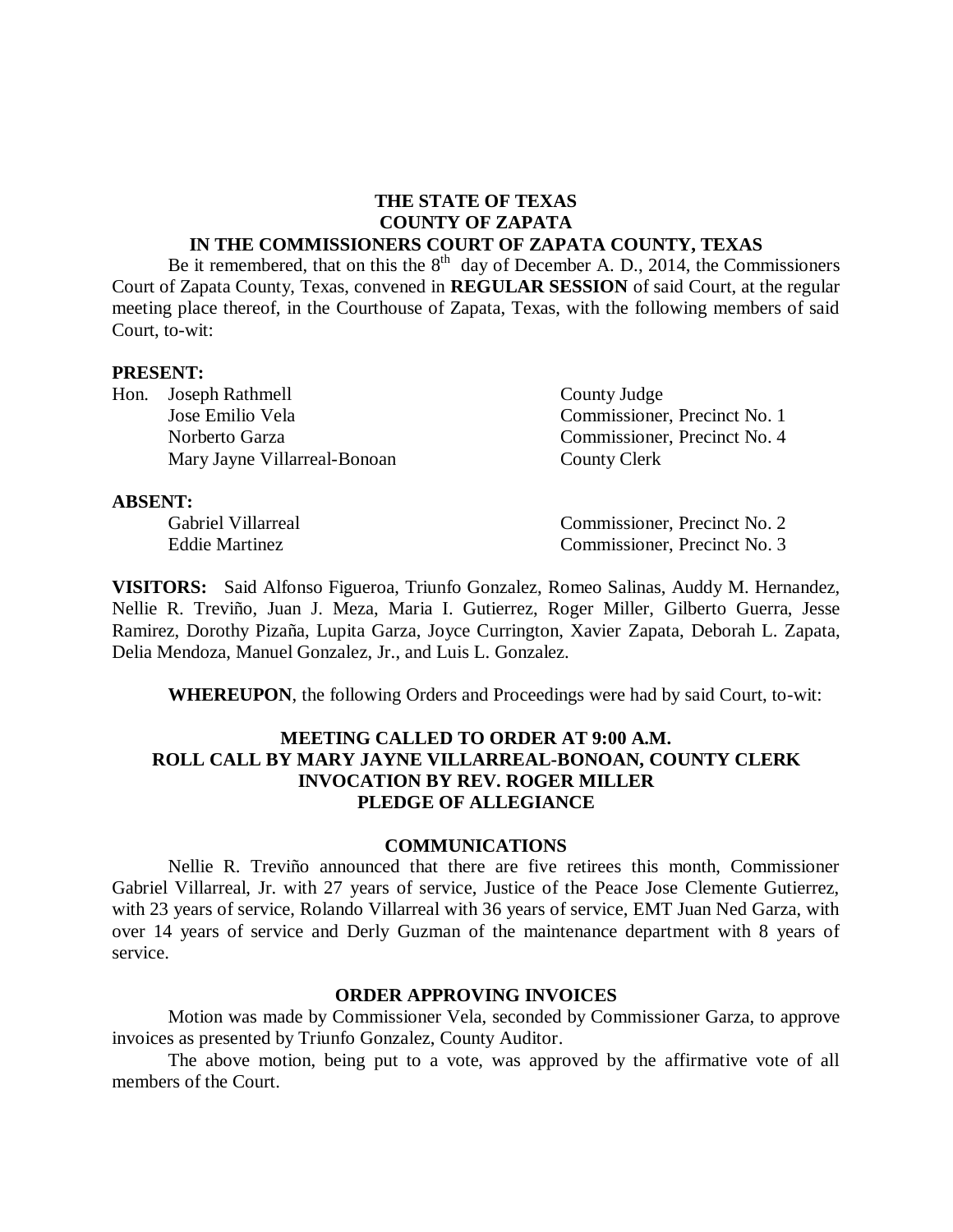# **ORDER APPROVING TREASURER'S REPORT**

Motion was made by Commissioner Garza, seconded by Commissioner Vela, to approve Treasurer's report as presented by Hon. Romeo Salinas, County Treasurer

The above motion, being put to a vote, was approved by the affirmative vote of all members of the Court.

# **ORDER APPROVING CHECKS ISSUED**

Motion was made by Commissioner Garza, seconded by Commissioner Vela, to approve checks issued as requested by Hon. Romeo Salinas, County Treasurer.

The above motion, being put to a vote, was approved by the affirmative vote of all members of the Court.

# **REPORT BY LUIS L. GONZALEZ, COUNTY TAX ASSESSOR / COLLECTOR**

Mr. Gonzalez reported \$18,070.61 collected from Hotel Motel Tax, and \$923,358.47 in tax collections for 63.56%.

# **PRESENTATION ON HEALTY COUNTY EMPLOYEE REWARDS BENEFITS FOR ZAPATA COUNTY**

Nellie R. Treviño made a presentation on the Healthy County Employee Rewards Benefits for Zapata County. Zapata County got  $1<sup>st</sup>$  place in the large county division during a contest last month. The County received a check for \$800.00 for participating.

# **UPDATE BY SERVPRO REGARDING RE-ROOFING PROJECT**

David Myers of ServPro gave the Court an update on the ongoing re-roofing project at the Zapata County Courthouse. Mr. Myers delivered pictures of the re-roofing repairs that have been made so far. (Handout attached for the record.)

# **PRESENTATION BY GILBERT GUERRA ON TEXAS FLEET FUEL**

A presentation was made by Gilbert Guerra on Texas Fleet Fuel, the company has been in existence for 75 years. They provide fuel for over 1,900 government agencies. Stripes will be changing to Sunoco and will not be accepting Valero cards. (Handout attached for the record.)

# **ZAPATA COUNTY FOOD BANK DANCE FUND RAISER UPDATE AND STATUS REPORT**

County Treasurer Romeo Salinas gave the Court an update and status report on the Zapata County Food Bank Dance (Fund Raiser) requested by Honorable Jose E. Vela, Commissioner Pct. 1. (Report attached for the record.)

# **ORDER ALLOWING DR. VICHENG NAN, M.D. FROM VICTORY KIDNEY CLINIC TO USE OFFICE SPACE AT ZAPATA COUNTY CLINIC**

Motion was made by Commissioner Garza, seconded by Commissioner Vela, to allow Dr. Vicheng Nan, M.D. from Victory Kidney Clinic, P.A. to use office space to see patients at the Zapata County Clinic requested by Honorable Joe Rathmell, County Judge.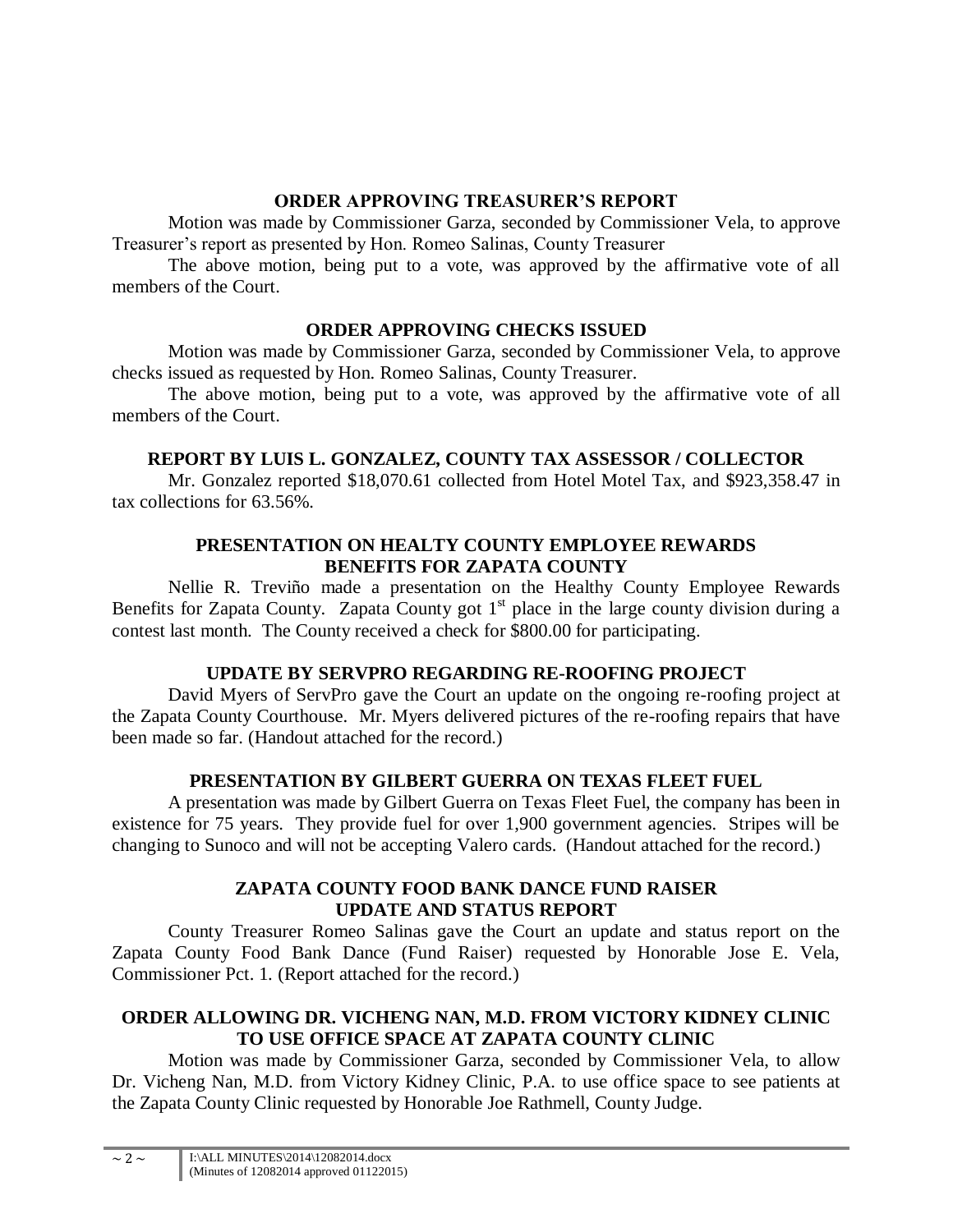The above motion, being put to a vote, was approved by the affirmative vote of all members of the Court.

### **ORDER APPROVING ASSIGNMENT OF ZAPATA COUNTY SHERIFF'S DEPARTMENT WITH FULL LAW ENFORCEMENT AUTHORITY TO ASSIST ZAPATA COUNTY CODE ENFORCEMENT STAFF**

Motion was made by Commissioner Vela, seconded by Commissioner Garza, to approve the assignment of the Zapata County Sheriff's Department with full law enforcement authority, to assist Zapata County Code Enforcement Staff presently without a required certified peace officer requested by Honorable Jose E. Vela, Commissioner, Pct. 4.

The above motion, being put to a vote, was approved by the affirmative vote of all members of the Court.

# **ORDER APPOINTING COMMISSIONER GARZA AS A MEMBER OF COMMISSIONERS COURT TO THE ZAPATA COUNTY APPRAISAL BOARD**

Motion was made by Judge Rathmell, seconded by Commissioner Vela, to appoint Commissioner Garza as the member of the Commissioners Court to the Zapata County Appraisal Board requested by Honorable Joseph Rathmell, Zapata County Judge.

The above motion, being put to a vote, was approved by the affirmative vote of all members of the Court.

# **ORDER APPROVING MEMORANDUM OF AGREEMENT BETWEEN LAREDO COMMUNITY COLLEGE AND ZAPATA COUNTY GED/ESL CLASSES**

Motion was made by Commissioner Garza, seconded by Commissioner Vela, to approve a memorandum of agreement between Laredo Community College and Zapata County GED/ESL classes requested by Honorable Joseph Rathmell, County Judge.

The above motion, being put to a vote, was approved by the affirmative vote of all members of the Court.

# **ORDER TO CANCEL DECEMBER 22, 2014 REGULAR ZAPATA COUNTY COMMISSIONERS COURT MEETING**

Motion was made by Commissioner Vela, seconded by Commissioner Garza, to approve to cancel the December 22, 2014 Regular Zapata County Commissioners Court Meeting requested by Honorable Norberto Garza, Commissioner, Pct.4.

The above motion, being put to a vote, was approved by the affirmative vote of all members of the Court.

# **ORDER APPROVING HIRING A TEMPORARY EMPLOYEE TO WORK TWO MONTHS IN 2015 FOR PARKS & BUILDINGS PRECINCT 4**

Motion was made by Commissioner Vela, seconded by Judge Rathmell, to approve hiring of a temporary employee to work 2 months in 2015 for Parks & Buildings Pct.4 requested by Honorable Norberto Garza, Commissioner, Pct. 4.

The above motion, being put to a vote, was approved by the affirmative vote of all members of the Court.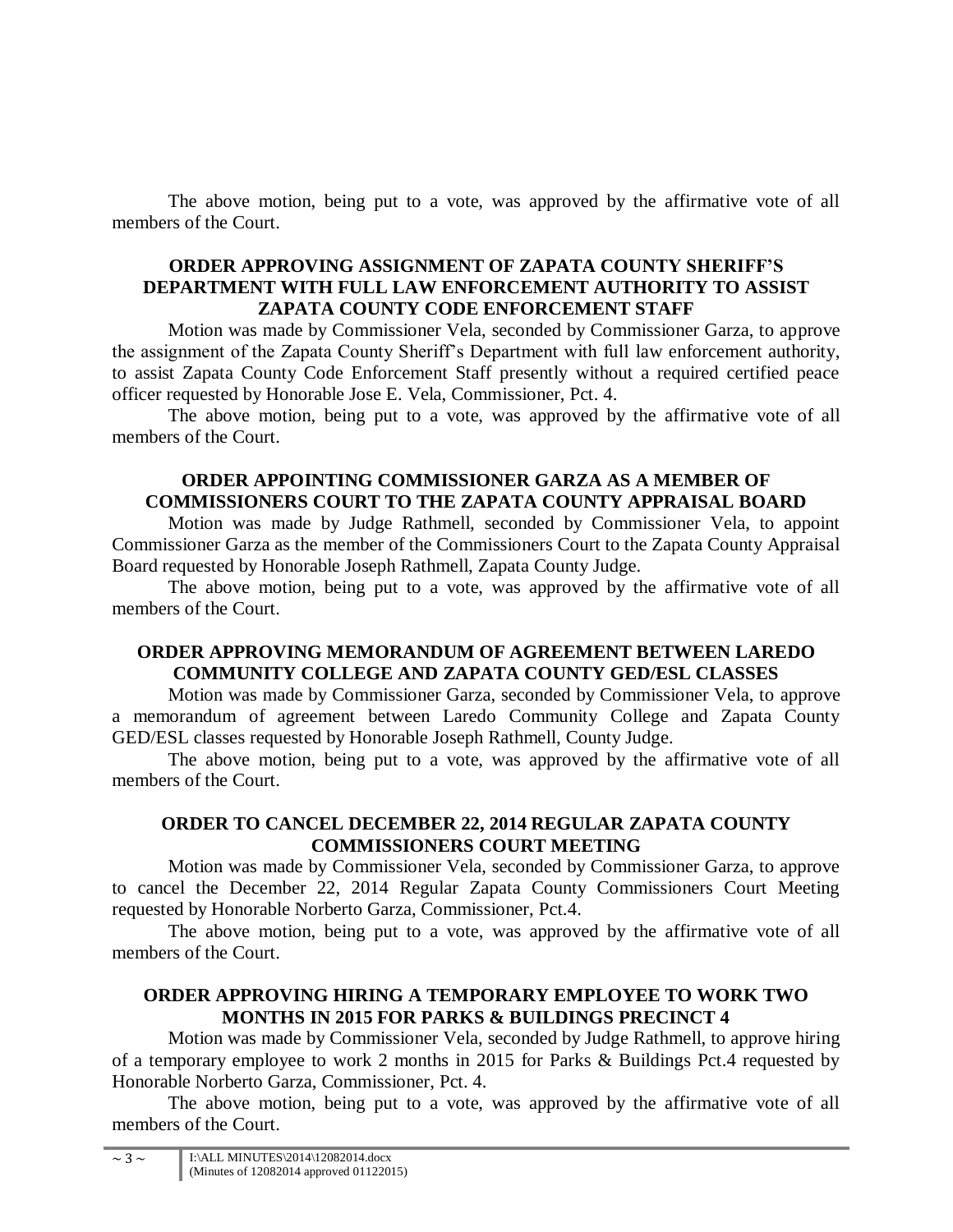## **ORDER APPROVING PROPOSAL FROM DAMPCO LLC FOR INSTALLATION OF NEW DRAINS FOR ZAPATA COUNTY COURTHOUSE FRONT ENTRANCE AND STEPS**

Motion was made by Commissioner Vela, seconded by Commissioner Garza, to approve proposal from Dampco LLC. for installation of new drains for the Zapata County Courthouse front entrance and steps requested by Maria G. Gutierrez, Maintenance Supervisor.

The above motion, being put to a vote, was approved by the affirmative vote of all members of the Court.

## **ORDER ACCEPTING RESIGNATION OF PARAMEDIC IRIS A. FAUSTO**

Motion was made by Commissioner Vela, seconded by Commissioner Garza, to accept the resignation of paramedic, Iris A. Fausto, from slot #21, effective immediately, and to hire a replacement paramedic requested by Chief Juan J. Meza, Zapata County Fire Department.

The above motion, being put to a vote, was approved by the affirmative vote of all members of the Court.

## **ORDER ACCEPTING RETIREMENT OF EMT INTERMEDIATE JUAN NED GARZA**

Motion was made by Commissioner Garza, seconded by Commissioner Vela, to approve and accept the retirement of EMT Intermediate Juan Ned Garza from slot #10, effective December 13, 2014, and to hire a replacement for January 1, 2015 at the salary of \$12.39 requested by Chief Juan J. Meza, Zapata County Fire Department.

The above motion, being put to a vote, was approved by the affirmative vote of all members of the Court.

# **ORDER APPROVING MANDATORY DIRECT DEPOSIT FOR ALL PRESENT ZAPATA COUNTY EMPLOYEES AND FUTURE EMPLOYEES**

Motion was made by Commissioner Vela, seconded by Commissioner Garza, to approve mandatory direct deposit for all present Zapata County employees and future employees by Zapata County requested by Romeo Salinas, County Treasurer.

The above motion, being put to a vote, was approved by the affirmative vote of all members of the Court.

### **ORDER APPROVING COUNTY TREASURER TO PAY JURORS CASH**

Motion was made by Commissioner Vela, seconded by Commissioner Garza, to approve the County Treasurer to pay jurors cash when summoned for Jury Duty requested by Romeo Salinas, County Treasurer.

The above motion, being put to a vote, was approved by the affirmative vote of all members of the Court.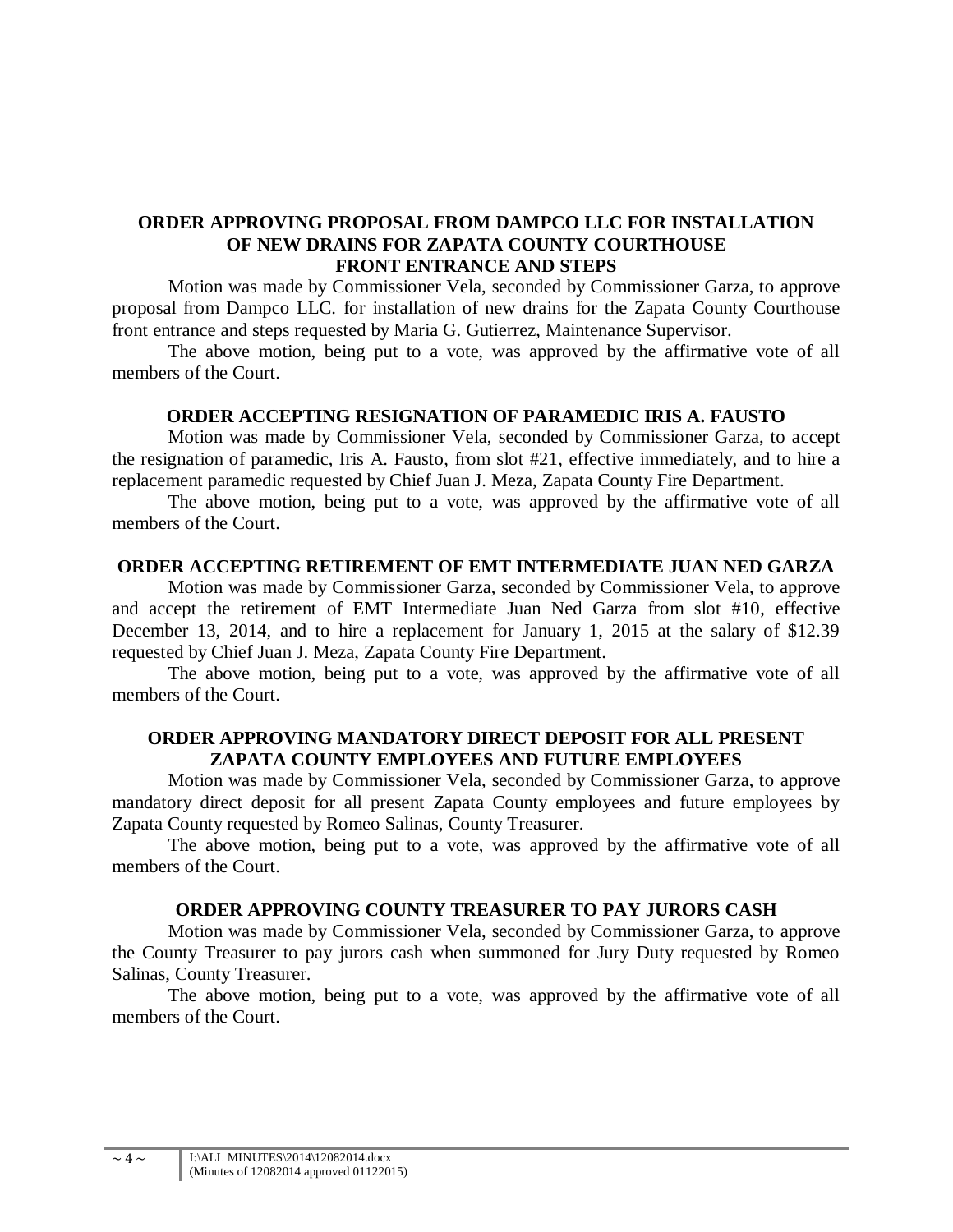## **ORDER TO TABLE REQUEST BY DOROTEO GARZA, DEMOCRATIC CHAIRMAN, REGARDING PAYMENT OF ELECTION EXPENSES**

Motion was made by Commissioner Garza, seconded by Commissioner Vela, to table request by Doroteo Garza, Zapata County Democratic Party Chairman, regarding payment of election expenses incurred by Zapata County Democratic Party during the 2014 Elections.

The above motion, being put to a vote, was approved by the affirmative vote of all members of the Court.

## **ORDER APPROVING 10 YEAR LEASE FOR CONSTRUCTION OF TWO AIRPORT T-HANGARS**

Motion was made by Commissioner Garza, seconded by Commissioner Vela, to approve a 10 year lease for the construction of two new airport T hangars with Buddy Issaks and Jorge Madrigales, at no cost to the County, including hiring an inspector of the County's choice, as requested by Charlie Avaritt, Zapata County Airport. Mr. Figueroa will prepare the lease.

The above motion, being put to a vote, was approved by the affirmative vote of all members of the Court.

## **ORDER APPROVING VELEÑO-RAMIREZ INVOICES AND CHANGE ORDER #3 TO EXTEND SERVICES**

Motion was made by Commissioner Vela, seconded by Commissioner Garza, to approve Veleño-Ramirez invoices and Change Order #3 to extend services requested by Manuel Gonzalez, Premier Engineering.

The above motion, being put to a vote, was approved by the affirmative vote of all members of the Court.

# **ORDER APPROVING CDBG #713521 ALAMO-MIRAFLORES PROJECT INVOICES**

Motion was made by Commissioner Vela, seconded by Commissioner Garza, to approve CDBG #713521 Alamo-Miraflores Project invoices requested by Manuel Gonzalez, Premier Engineering.

The above motion, being put to a vote, was approved by the affirmative vote of all members of the Court.

### **ORDER APPROVING FOUR SEASONS PROJECT INVOICES**

Motion was made by Commissioner Garza, seconded by Commissioner Vela, to approve Four Seasons Project invoices requested by Manuel Gonzalez, Premier Engineering.

The above motion, being put to a vote, was approved by the affirmative vote of all members of the Court.

# **MOTION WAS MADE BY COMMISSIONER GARZA, SECONDED BY COMMISSIONER VELA, TO ENTER INTO EXECUTIVE SESSION**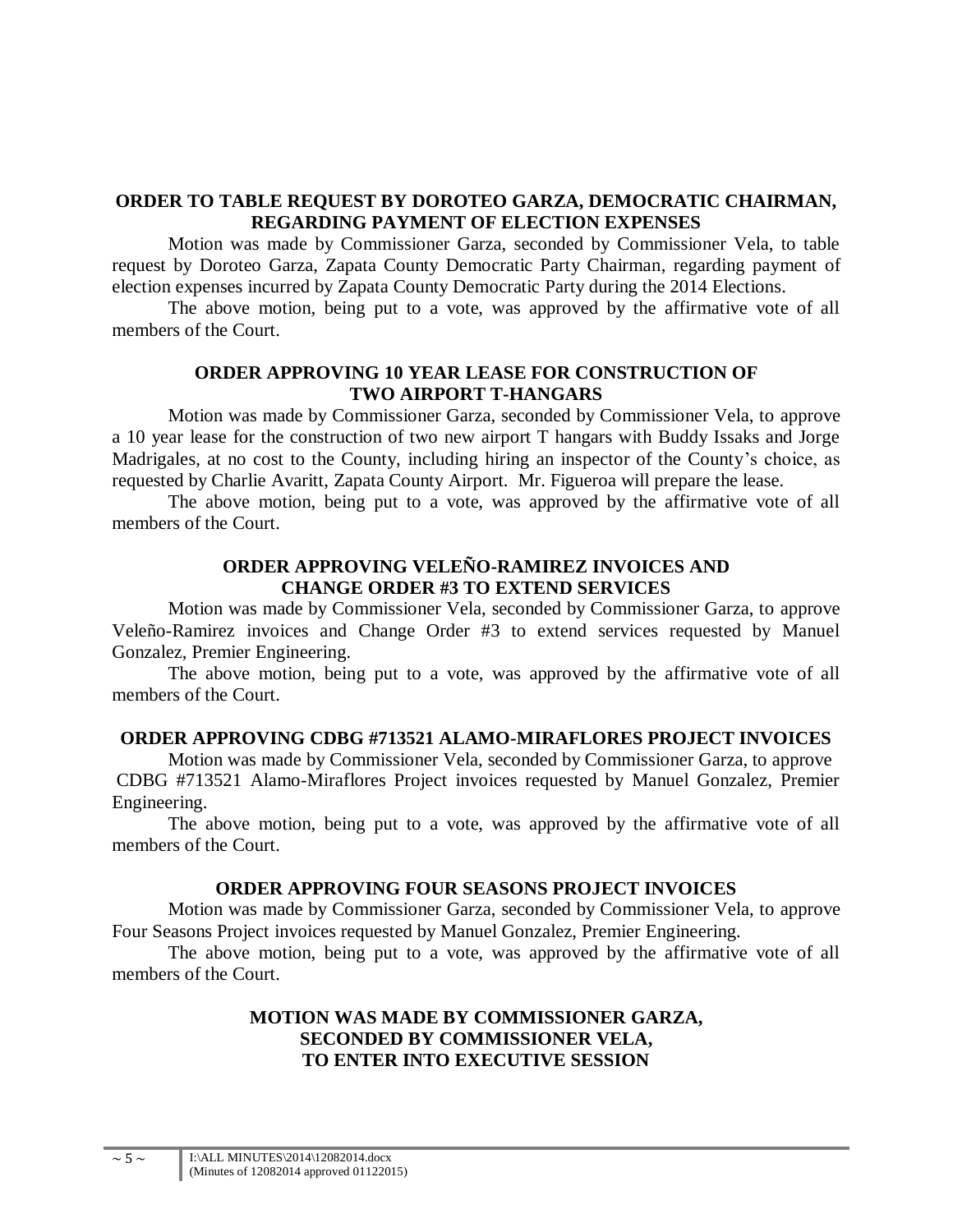# **MOTION WAS MADE BY COMMISSIONER GARZA, SECONDED BY COMMISSIONER VELA, TO RETURN TO REGULAR SESSION**

Chief Meza commented that the Fire Department has 3 investigators and certified inspectors and certified peace officers who take care of their own ordinances.

## **ORDER AUTHORIZING COUNTY ATTORNEY TO PREPARE PAPER WORK AND FINALIZE OFFER TO PURCHASE PROPERTY NORTH OF EXISTING SEWER PLANT TO MEET TCEQ BUFFER REQUIREMENTS**

Motion was made by Commissioner Garza, seconded by Commissioner Vela, to authorize the County Attorney to prepare paperwork and finalize the purchase of property north of the existing sewer plant to meet TCEQ buffer requirements as requested by Manuel Gonzalez, Jr., Premier Engineering.

*Executive Session is requested pursuant to Texas Government Code Title 5, Sub Chapter D, Section 551.072, Real Property.*

The above motion, being put to a vote, was approved by the affirmative vote of all members of the Court.

## **ORDER AUTHORIZING COUNTY JUDGE TO MAKE COUNTER OFFER ON ACQUISITION OF PASTURELAND IN ZAPATA COUNTY**

Motion was made by Commissioner Garza, seconded by Commissioner Vela, to authorize County Judge to make counter offer on the acquisition of pastureland in Zapata County proposed by Javier Santos, Trustee for the Fernando Salinas Charitable Trust as requested by Hon. Joe Rathmell, County Judge.

*Executive Session is requested pursuant to Texas Government Code Title 5, Sub Chapter D, Section 551.072, Real Property.*

The above motion, being put to a vote, was approved by the affirmative vote of all members of the Court.

### **ADJOURN**

Motion to adjourn was made by Commissioner Garza, seconded by Commissioner Vela, and being put to a vote, was approved by the affirmative vote of all members of the Court.